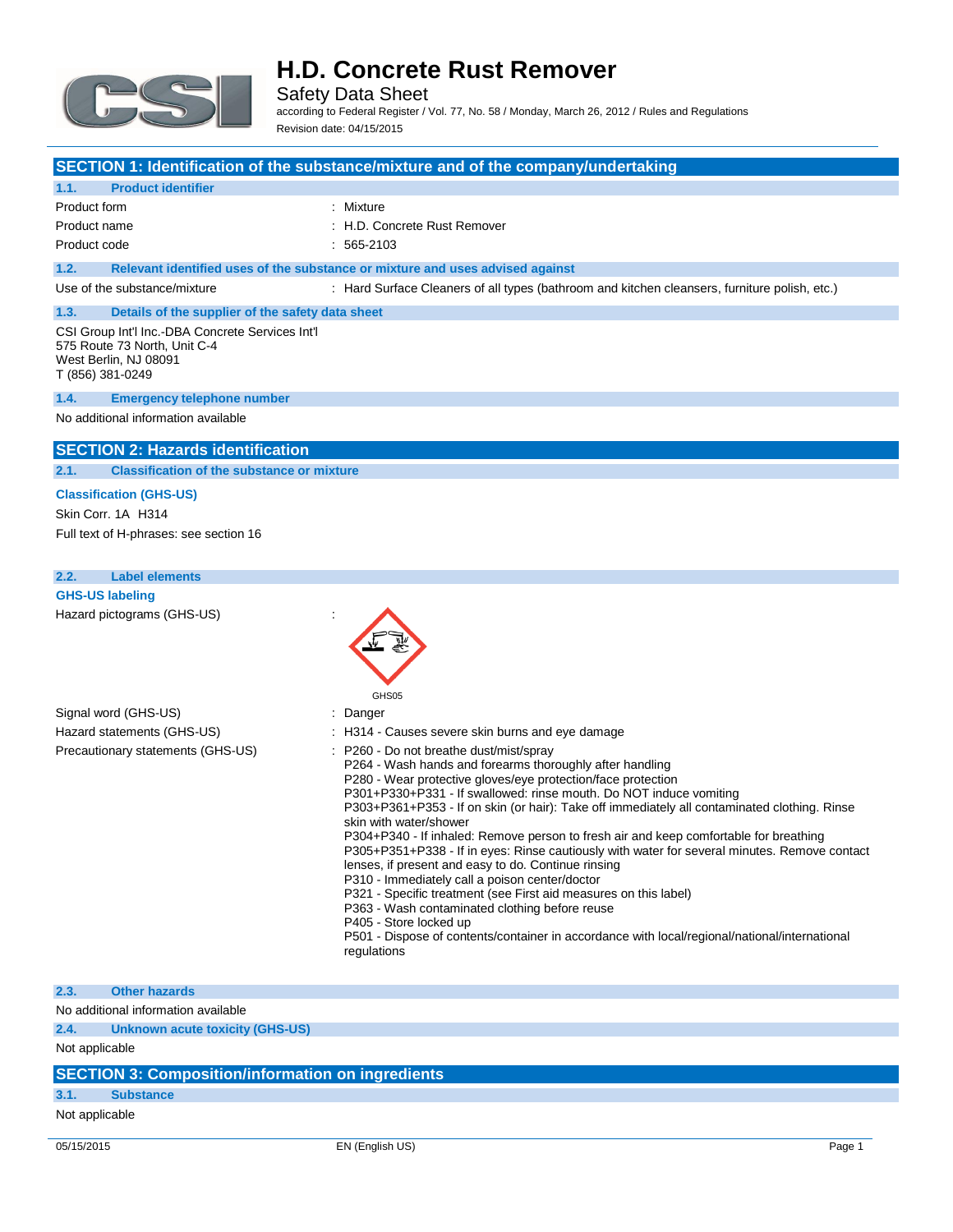Safety Data Sheet

according to Federal Register / Vol. 77, No. 58 / Monday, March 26, 2012 / Rules and Regulations

### **3.2. Mixture**

| <b>Name</b>          | identifier<br>ш<br>duc     | %         | $-0$<br>າ (GHS-US)<br><b>Classification</b> |
|----------------------|----------------------------|-----------|---------------------------------------------|
| Acid Salt<br>Organic | 506-89-8<br>10.85<br>ICAS. | $20 - 30$ | H314<br>3kir<br>Corr<br>$\Delta$<br>.       |

|  |  |  | Full text of H-phrases: see section 16 |  |
|--|--|--|----------------------------------------|--|
|  |  |  |                                        |  |

|                  | <b>SECTION 4: First aid measures</b>                                       |                                                                                                                                                                                                                                                                                     |
|------------------|----------------------------------------------------------------------------|-------------------------------------------------------------------------------------------------------------------------------------------------------------------------------------------------------------------------------------------------------------------------------------|
| 4.1.             | <b>Description of first aid measures</b>                                   |                                                                                                                                                                                                                                                                                     |
|                  | First-aid measures general                                                 | : Never give anything by mouth to an unconscious person. If you feel unwell, seek medical<br>advice (show the label where possible).                                                                                                                                                |
|                  | First-aid measures after inhalation                                        | Remove victim to fresh air and keep at rest in a position comfortable for breathing. Immediately<br>call a poison center or doctor/physician.                                                                                                                                       |
|                  | First-aid measures after skin contact                                      | Remove/Take off immediately all contaminated clothing. Rinse skin with water/shower.<br>Immediately call a poison center or doctor/physician.                                                                                                                                       |
|                  | First-aid measures after eye contact                                       | Rinse cautiously with water for several minutes. Remove contact lenses, if present and easy to<br>do. Continue rinsing. Immediately call a poison center or doctor/physician.                                                                                                       |
|                  | First-aid measures after ingestion                                         | : Rinse mouth. Do NOT induce vomiting. Immediately call a poison center or doctor/physician.                                                                                                                                                                                        |
| 4.2.             | Most important symptoms and effects, both acute and delayed                |                                                                                                                                                                                                                                                                                     |
|                  | Symptoms/injuries                                                          | : Causes severe skin burns and eye damage.                                                                                                                                                                                                                                          |
| 4.3.             | Indication of any immediate medical attention and special treatment needed |                                                                                                                                                                                                                                                                                     |
|                  | No additional information available                                        |                                                                                                                                                                                                                                                                                     |
|                  | <b>SECTION 5: Firefighting measures</b>                                    |                                                                                                                                                                                                                                                                                     |
| 5.1.             | <b>Extinguishing media</b>                                                 |                                                                                                                                                                                                                                                                                     |
|                  | Suitable extinguishing media                                               | : Foam. Dry powder. Carbon dioxide. Water spray. Sand.                                                                                                                                                                                                                              |
|                  | Unsuitable extinguishing media                                             | Do not use a heavy water stream.                                                                                                                                                                                                                                                    |
| 5.2.             | Special hazards arising from the substance or mixture                      |                                                                                                                                                                                                                                                                                     |
| Reactivity       |                                                                            | : Thermal decomposition generates : corrosive vapors.                                                                                                                                                                                                                               |
| 5.3.             | <b>Advice for firefighters</b>                                             |                                                                                                                                                                                                                                                                                     |
|                  | Firefighting instructions                                                  | : Use water spray or fog for cooling exposed containers. Exercise caution when fighting any                                                                                                                                                                                         |
|                  |                                                                            | chemical fire. Prevent fire-fighting water from entering environment.                                                                                                                                                                                                               |
|                  | Protection during firefighting                                             | : Do not enter fire area without proper protective equipment, including respiratory protection.                                                                                                                                                                                     |
|                  | <b>SECTION 6: Accidental release measures</b>                              |                                                                                                                                                                                                                                                                                     |
| 6.1.             | Personal precautions, protective equipment and emergency procedures        |                                                                                                                                                                                                                                                                                     |
| 6.1.1.           | For non-emergency personnel                                                |                                                                                                                                                                                                                                                                                     |
|                  | <b>Emergency procedures</b>                                                | : Evacuate unnecessary personnel.                                                                                                                                                                                                                                                   |
| 6.1.2.           | For emergency responders                                                   |                                                                                                                                                                                                                                                                                     |
|                  | Protective equipment                                                       | Equip cleanup crew with proper protection.                                                                                                                                                                                                                                          |
|                  | <b>Emergency procedures</b>                                                | : Ventilate area.                                                                                                                                                                                                                                                                   |
| 6.2.             | <b>Environmental precautions</b>                                           |                                                                                                                                                                                                                                                                                     |
|                  |                                                                            | Prevent entry to sewers and public waters. Notify authorities if liquid enters sewers or public waters.                                                                                                                                                                             |
| 6.3.             | Methods and material for containment and cleaning up                       |                                                                                                                                                                                                                                                                                     |
|                  | Methods for cleaning up                                                    | : Soak up spills with inert solids, such as clay or diatomaceous earth as soon as possible. Collect                                                                                                                                                                                 |
|                  |                                                                            | spillage. Store away from other materials.                                                                                                                                                                                                                                          |
| 6.4.             | <b>Reference to other sections</b>                                         |                                                                                                                                                                                                                                                                                     |
|                  | See Heading 8. Exposure controls and personal protection.                  |                                                                                                                                                                                                                                                                                     |
|                  | <b>SECTION 7: Handling and storage</b>                                     |                                                                                                                                                                                                                                                                                     |
| 7.1.             | <b>Precautions for safe handling</b>                                       |                                                                                                                                                                                                                                                                                     |
|                  | Precautions for safe handling                                              | : Wash hands and other exposed areas with mild soap and water before eating, drinking or<br>smoking and when leaving work. Provide good ventilation in process area to prevent formation<br>of vapor. Do not breathe dust/mist/spray. Avoid contact during pregnancy/while nursing. |
| Hygiene measures |                                                                            | : Wash hands and forearms thoroughly after handling.                                                                                                                                                                                                                                |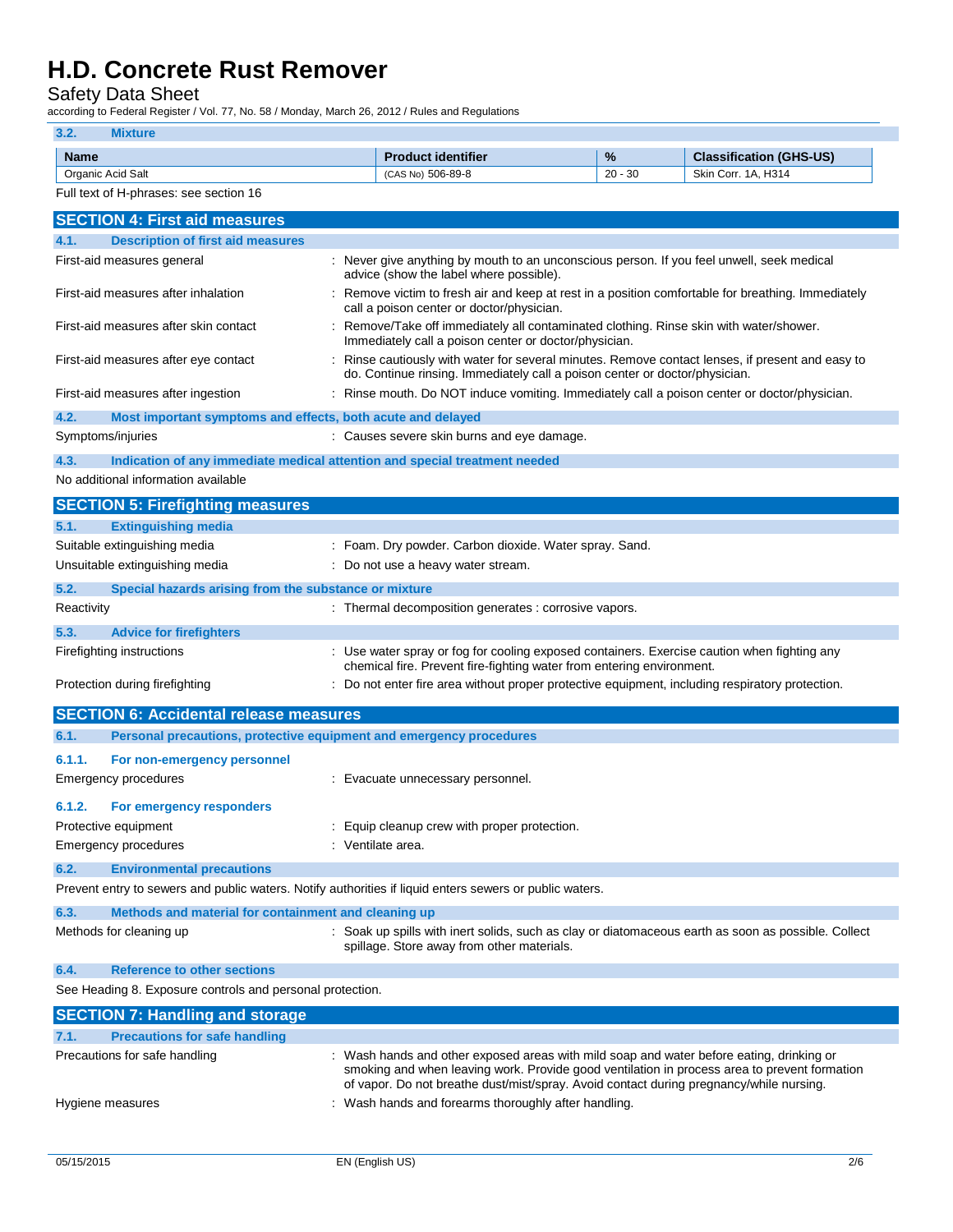Safety Data Sheet

according to Federal Register / Vol. 77, No. 58 / Monday, March 26, 2012 / Rules and Regulations

| 7.2.<br>Conditions for safe storage, including any incompatibilities |                                                                                                                                                                                                              |
|----------------------------------------------------------------------|--------------------------------------------------------------------------------------------------------------------------------------------------------------------------------------------------------------|
| <b>Technical measures</b>                                            | : Comply with applicable regulations.                                                                                                                                                                        |
| Storage conditions                                                   | : Keep only in the original container in a cool, well ventilated place away from heat, hot surfaces,<br>sparks, open flame and other ignition sources. No smoking. Keep container closed when not in<br>use. |
| Incompatible products                                                | : Strong bases. Strong acids.                                                                                                                                                                                |
| Incompatible materials                                               | : Sources of ignition. Direct sunlight.                                                                                                                                                                      |
| $ -$                                                                 |                                                                                                                                                                                                              |

#### **7.3. Specific end use(s)**

No additional information available

### **SECTION 8: Exposure controls/personal protection**

| 8.1.         | <b>Control parameters</b>         |                |  |  |  |
|--------------|-----------------------------------|----------------|--|--|--|
|              | <b>H.D. Concrete Rust Remover</b> |                |  |  |  |
| <b>ACGIH</b> |                                   | Not applicable |  |  |  |
| <b>OSHA</b>  |                                   | Not applicable |  |  |  |
|              | Organic Acid Salt (506-89-8)      |                |  |  |  |
| <b>ACGIH</b> |                                   | Not applicable |  |  |  |
| <b>OSHA</b>  |                                   | Not applicable |  |  |  |

| 8.2.            | <b>Exposure controls</b>      |                                                                                                                                                            |
|-----------------|-------------------------------|------------------------------------------------------------------------------------------------------------------------------------------------------------|
|                 | Personal protective equipment | : Avoid all unnecessary exposure. Wash hands and other exposed areas with mild soap and<br>water before eating, drinking or smoking and when leaving work. |
| Hand protection |                               | : Wear suitable gloves resistant to chemical penetration.                                                                                                  |
| Eye protection  |                               | : Wear eye/face protection.                                                                                                                                |
|                 | Skin and body protection      | : Avoid all contact with skin, eyes, or clothing. Wash thoroughly after handling. Wash clothing<br>before reuse.                                           |
|                 | Respiratory protection        | : Use adequate ventilation. Respiratory protection not required in normal conditions.                                                                      |
|                 | Other information             | : Do not eat, drink or smoke during use.                                                                                                                   |

# **SECTION 9: Physical and chemical properties**

| Information on basic physical and chemical properties<br>9.1. |                         |
|---------------------------------------------------------------|-------------------------|
| Physical state                                                | : Liquid                |
| Color                                                         | : clear                 |
| Odor                                                          | $:$ mild                |
| Odor threshold                                                | : No data available     |
| pH                                                            | $: 1 - 2$               |
| Melting point                                                 | : No data available     |
| Freezing point                                                | : No data available     |
| Boiling point                                                 | : 212 - 220 $\degree$ F |
| Flash point                                                   | : $\geq 200$ °F         |
| Relative evaporation rate (butyl acetate=1)                   | : No data available     |
| Flammability (solid, gas)                                     | : No data available     |
| <b>Explosion limits</b>                                       | : No data available     |
| Explosive properties                                          | : No data available     |
| Oxidizing properties                                          | : No data available     |
| Vapor pressure                                                | : No data available     |
| Relative density                                              | : 1.03                  |
| Relative vapor density at 20 °C                               | : Same as water         |
| Solubility                                                    | : Soluble in water.     |
| Log Pow                                                       | : No data available     |
| Log Kow                                                       | : No data available     |
| Auto-ignition temperature                                     | : No data available     |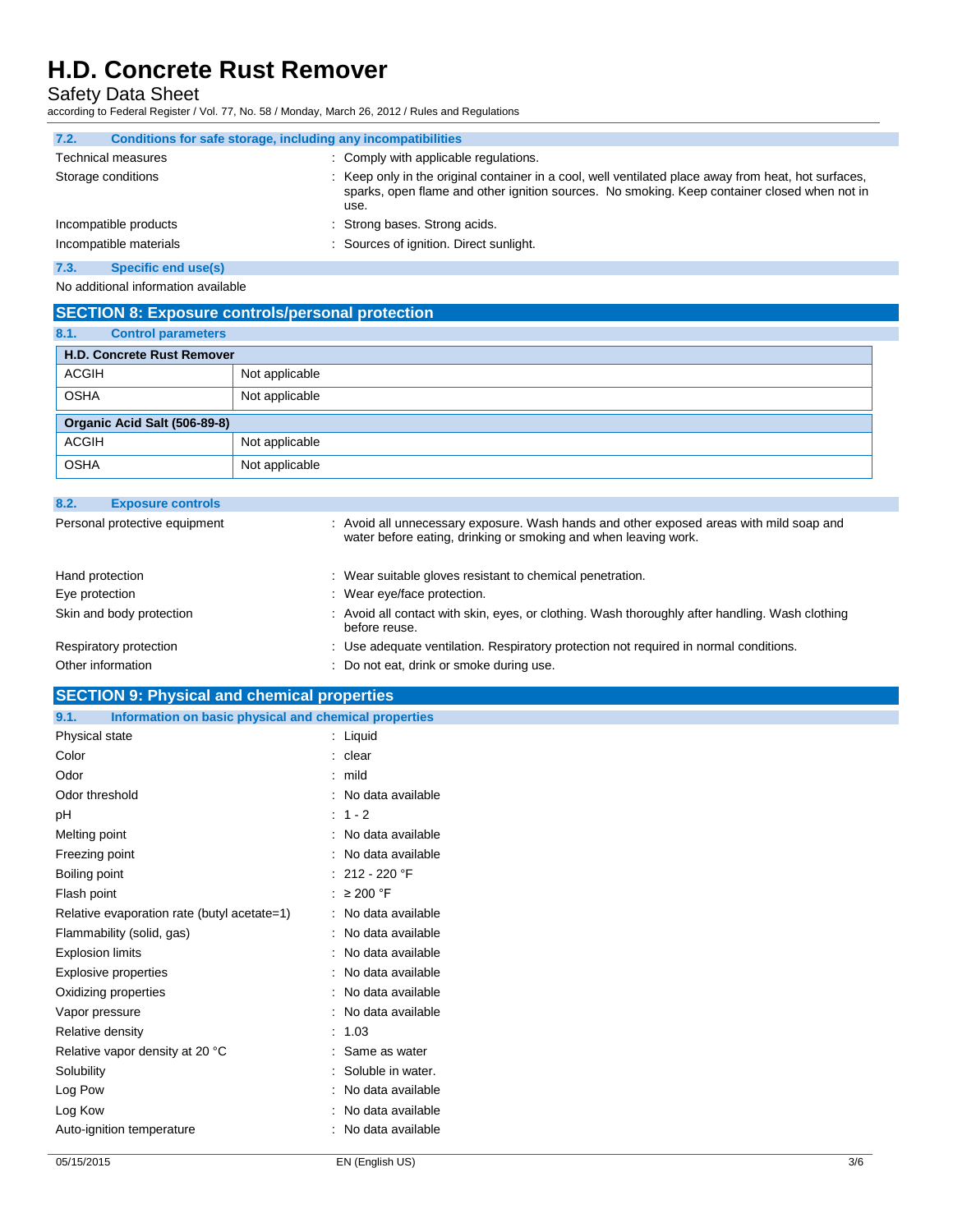## Safety Data Sheet

according to Federal Register / Vol. 77, No. 58 / Monday, March 26, 2012 / Rules and Regulations

| iccording to Federal Register / Vol. 77, No. 58 / Monday, March 26, 2012 / Rules and Regulations |                                            |
|--------------------------------------------------------------------------------------------------|--------------------------------------------|
| Decomposition temperature                                                                        | : No data available                        |
| Viscosity                                                                                        | No data available                          |
| Viscosity, kinematic                                                                             | No data available                          |
| Viscosity, dynamic                                                                               | : No data available                        |
| <b>Other information</b><br>9.2.                                                                 |                                            |
| No additional information available                                                              |                                            |
| <b>SECTION 10: Stability and reactivity</b>                                                      |                                            |
| 10.1.<br><b>Reactivity</b>                                                                       |                                            |
| Thermal decomposition generates : corrosive vapors.                                              |                                            |
| 10.2.<br><b>Chemical stability</b>                                                               |                                            |
| Stable under normal conditions. Not established.                                                 |                                            |
| 10.3.<br><b>Possibility of hazardous reactions</b>                                               |                                            |
| Not established.                                                                                 |                                            |
| 10.4.<br><b>Conditions to avoid</b>                                                              |                                            |
| Direct sunlight. Extremely high or low temperatures.                                             |                                            |
| 10.5.<br><b>Incompatible materials</b>                                                           |                                            |
| Strong acids. Strong bases.                                                                      |                                            |
| 10.6.<br><b>Hazardous decomposition products</b>                                                 |                                            |
| Fume. Carbon monoxide. Carbon dioxide. Thermal decomposition generates : corrosive vapors.       |                                            |
| <b>SECTION 11: Toxicological information</b>                                                     |                                            |
| <b>Information on toxicological effects</b><br>11.1.                                             |                                            |
|                                                                                                  |                                            |
| Acute toxicity                                                                                   | : Not classified                           |
| Skin corrosion/irritation                                                                        | : Causes severe skin burns and eye damage. |
|                                                                                                  | pH: 1 - 2                                  |
| Serious eye damage/irritation                                                                    | Not classified                             |
|                                                                                                  | pH: 1 - 2                                  |
| Respiratory or skin sensitization                                                                | Not classified                             |
| Germ cell mutagenicity<br>Carcinogenicity                                                        | Not classified<br>Not classified           |
|                                                                                                  |                                            |
| Reproductive toxicity                                                                            | : Not classified                           |
| Specific target organ toxicity (single exposure)                                                 | : Not classified                           |
| Specific target organ toxicity (repeated<br>exposure)                                            | : Not classified                           |
| Aspiration hazard                                                                                | Not classified                             |

| <b>SECTION 12: Ecological information</b>     |                        |  |
|-----------------------------------------------|------------------------|--|
| 12.1.<br><b>Toxicity</b>                      |                        |  |
| Organic Acid Salt (506-89-8)                  |                        |  |
| LC50 fish 1                                   | $140$ mg/l             |  |
| 12.2.<br><b>Persistence and degradability</b> |                        |  |
| <b>H.D. Concrete Rust Remover</b>             |                        |  |
| Persistence and degradability                 | Not established.       |  |
| 12.3.<br><b>Bioaccumulative potential</b>     |                        |  |
| <b>H.D. Concrete Rust Remover</b>             |                        |  |
| Bioaccumulative potential                     | Not established.       |  |
| 05/15/2015                                    | EN (English US)<br>4/6 |  |

: Based on available data, the classification criteria are not met.

symptoms

Potential Adverse human health effects and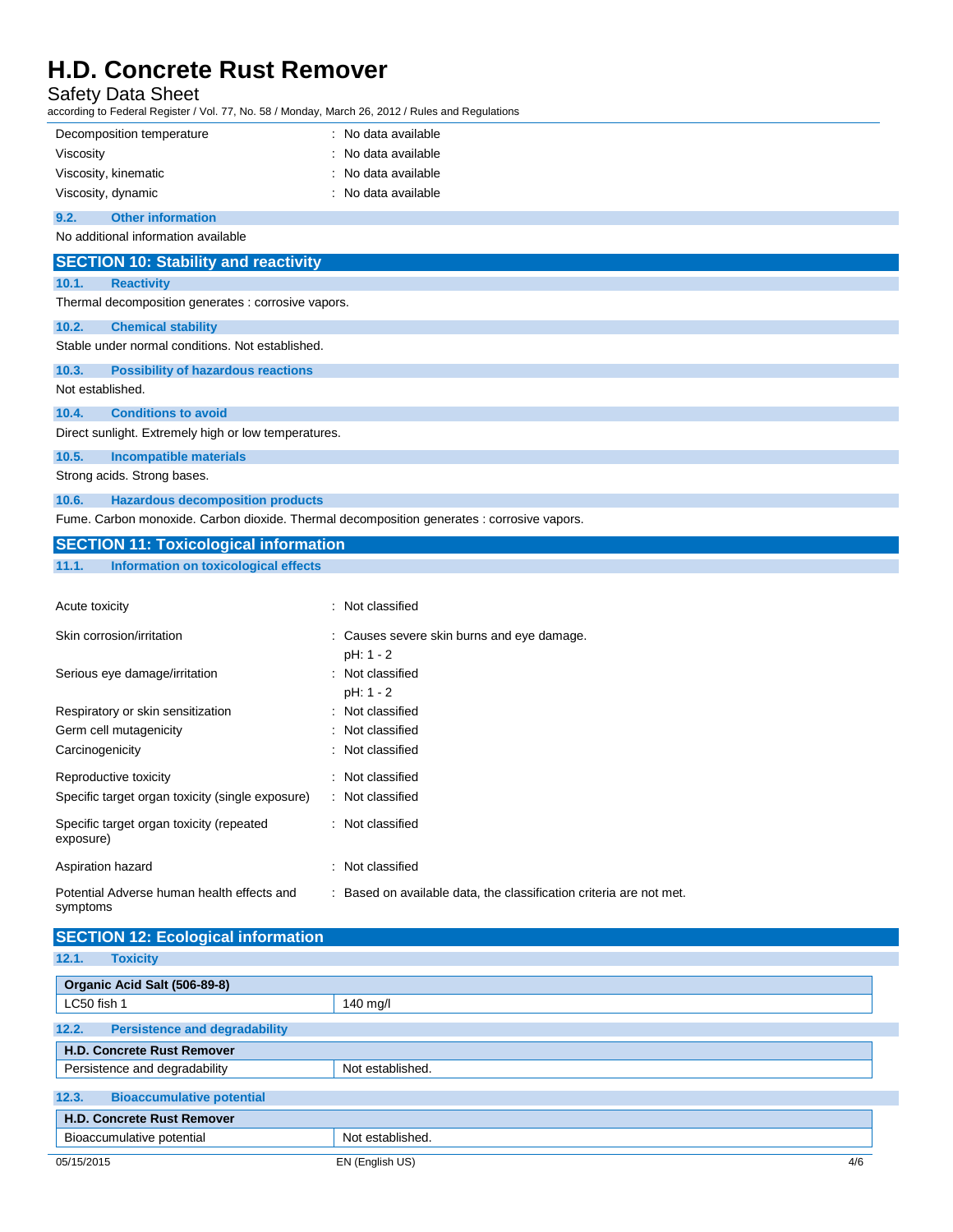Safety Data Sheet<br>according to Federal Register / Vol.

according to Federal Register / Vol. 77, No. 58 / Monday, March 26, 2012 / Rules and Regulations

| iccording to Federal Register / Vol. 77, No. 58 / Monday, March 26, 2012 / Rules and Regulations |                                                                                                                                                                                  |  |
|--------------------------------------------------------------------------------------------------|----------------------------------------------------------------------------------------------------------------------------------------------------------------------------------|--|
| <b>Mobility in soil</b><br>12.4.                                                                 |                                                                                                                                                                                  |  |
| No additional information available                                                              |                                                                                                                                                                                  |  |
| <b>Other adverse effects</b><br>12.5.                                                            |                                                                                                                                                                                  |  |
| Effect on the global warming                                                                     | : No known ecological damage caused by this product.                                                                                                                             |  |
| Other information                                                                                | : Avoid release to the environment.                                                                                                                                              |  |
| <b>SECTION 13: Disposal considerations</b>                                                       |                                                                                                                                                                                  |  |
| <b>Waste treatment methods</b><br>13.1.                                                          |                                                                                                                                                                                  |  |
| Waste disposal recommendations                                                                   | : Dispose in a safe manner in accordance with local/national regulations. Dispose of<br>contents/container in accordance with local/regional/national/international regulations. |  |
| Ecology - waste materials                                                                        | : Avoid release to the environment.                                                                                                                                              |  |
| <b>SECTION 14: Transport information</b>                                                         |                                                                                                                                                                                  |  |
| <b>Department of Transportation (DOT)</b>                                                        |                                                                                                                                                                                  |  |
| In accordance with DOT                                                                           |                                                                                                                                                                                  |  |
| Not regulated for transport                                                                      |                                                                                                                                                                                  |  |
| <b>Additional information</b>                                                                    |                                                                                                                                                                                  |  |
| Other information                                                                                | : No supplementary information available.                                                                                                                                        |  |
|                                                                                                  |                                                                                                                                                                                  |  |
| <b>ADR</b><br>No additional information available                                                |                                                                                                                                                                                  |  |
|                                                                                                  |                                                                                                                                                                                  |  |
| <b>Transport by sea</b>                                                                          |                                                                                                                                                                                  |  |
| No additional information available                                                              |                                                                                                                                                                                  |  |
| Air transport                                                                                    |                                                                                                                                                                                  |  |
| No additional information available                                                              |                                                                                                                                                                                  |  |
| <b>SECTION 15: Regulatory information</b>                                                        |                                                                                                                                                                                  |  |
| 15.1. US Federal regulations                                                                     |                                                                                                                                                                                  |  |
| <b>H.D. Concrete Rust Remover</b>                                                                |                                                                                                                                                                                  |  |
| Not listed on the United States TSCA (Toxic Substances Control Act) inventory                    |                                                                                                                                                                                  |  |
| 15.2. International regulations                                                                  |                                                                                                                                                                                  |  |
| <b>CANADA</b>                                                                                    |                                                                                                                                                                                  |  |
| No additional information available                                                              |                                                                                                                                                                                  |  |
| <b>EU-Regulations</b><br>No additional information available                                     |                                                                                                                                                                                  |  |
| Classification according to Regulation (EC) No. 1272/2008 [CLP]                                  |                                                                                                                                                                                  |  |
| No additional information available                                                              |                                                                                                                                                                                  |  |
| Classification according to Directive 67/548/EEC [DSD] or 1999/45/EC [DPD]<br>Not classified     |                                                                                                                                                                                  |  |
| <b>National regulations</b><br>No additional information available                               |                                                                                                                                                                                  |  |
| 15.3. US State regulations<br>No additional information available                                |                                                                                                                                                                                  |  |
| <b>SECTION 16: Other information</b>                                                             |                                                                                                                                                                                  |  |
| <b>Revision date</b>                                                                             | : 04/15/2015                                                                                                                                                                     |  |
| Other information                                                                                | : None.                                                                                                                                                                          |  |